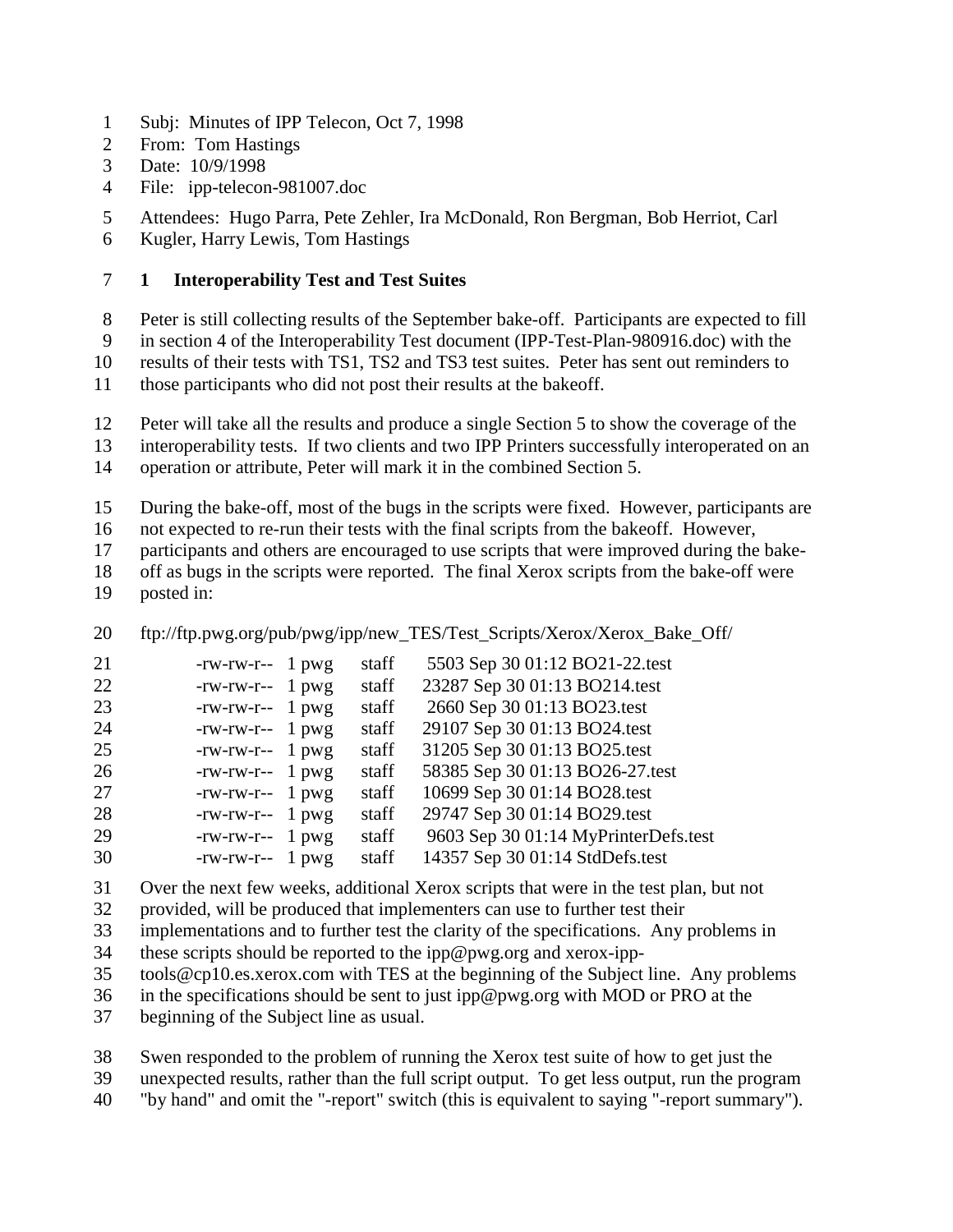- In the output, you will see any mismatches, plus script annotations (lines in the script
- 42 beggining with " $@$ "). To be even more terse, you can get rid of the annotations by
- specifying "-report mismatches".
- We re-confirmed that the next bake-off will be in February 1999.

## **2 Review of Clarification Issues**

- We decided to lengthen the review of the proposed resolutions to the issues to give a full two weeks of review. So we will have three telecons, Oct 7, 14, and 21 and two weeks of discussion on the mailing list Oct 7 through Oct 21. Any issues that have no comments against them at either a telecon or on the mailing list for two weeks will be considered
- resolved using the explicit text in the Answer section of:
- ftp://ftp.pwg.org/pub/pwg/ipp/proposed-clarifications/ipp-issues-list-mod-1.3.pdf
- I will edit those proposed text clarifications into the IPP Model and Semantics
- specification starting Oct 21, 1998.

## **2.1 Issue 1.10 - Case sensitivness in URLs**

- We agreed that the Model document sentence in Section 4.1.5 'uri':
- The URI and URL standards allow for mixed-case values that are case-sensitive.
- needed to be changed to not re-specify anything about the case of URL, but to refer to the
- new RFC 2396 "Uniform Resource Identifiers (URI): Generic Syntax" which is now an
- IETF Proposed Standard (which REQUIRES that the scheme and host name be case-
- insensitive, but that the path and parameters MAY be case-sensitive).
- Harry Lewis took an action item to propose a statement for the IIG which is:
- IPP client and server implementations must be aware of the diverse
- uppercase/lowercase nature of URLs. [RFC 2396] defines URL schemes and Host
- names as case insensitive but reminds us that the rest of the URL may well
- demonstrate case sensitivity. When creating URL's, where the choice is
- completely arbitrary, it is probably best to select lower case. However, this
- cannot be guaranteed and implementations MUST NOT rely on any specific case
- type in the URL beyond the URL scheme and host name.
- Any additional discussion on this statement that is agreed to will be included in the IIG.

## **2.2 1.33 Equality between different syntaxes?**

- Reviewing the proposed Answer section of Issue 1.33 in the Issue list, V1.3, we agreed:
- 1. change the case-insensitive matching rules for attributes with the 'name' attribute syntax from SHOULD to MUST, since such attributes are completely within the